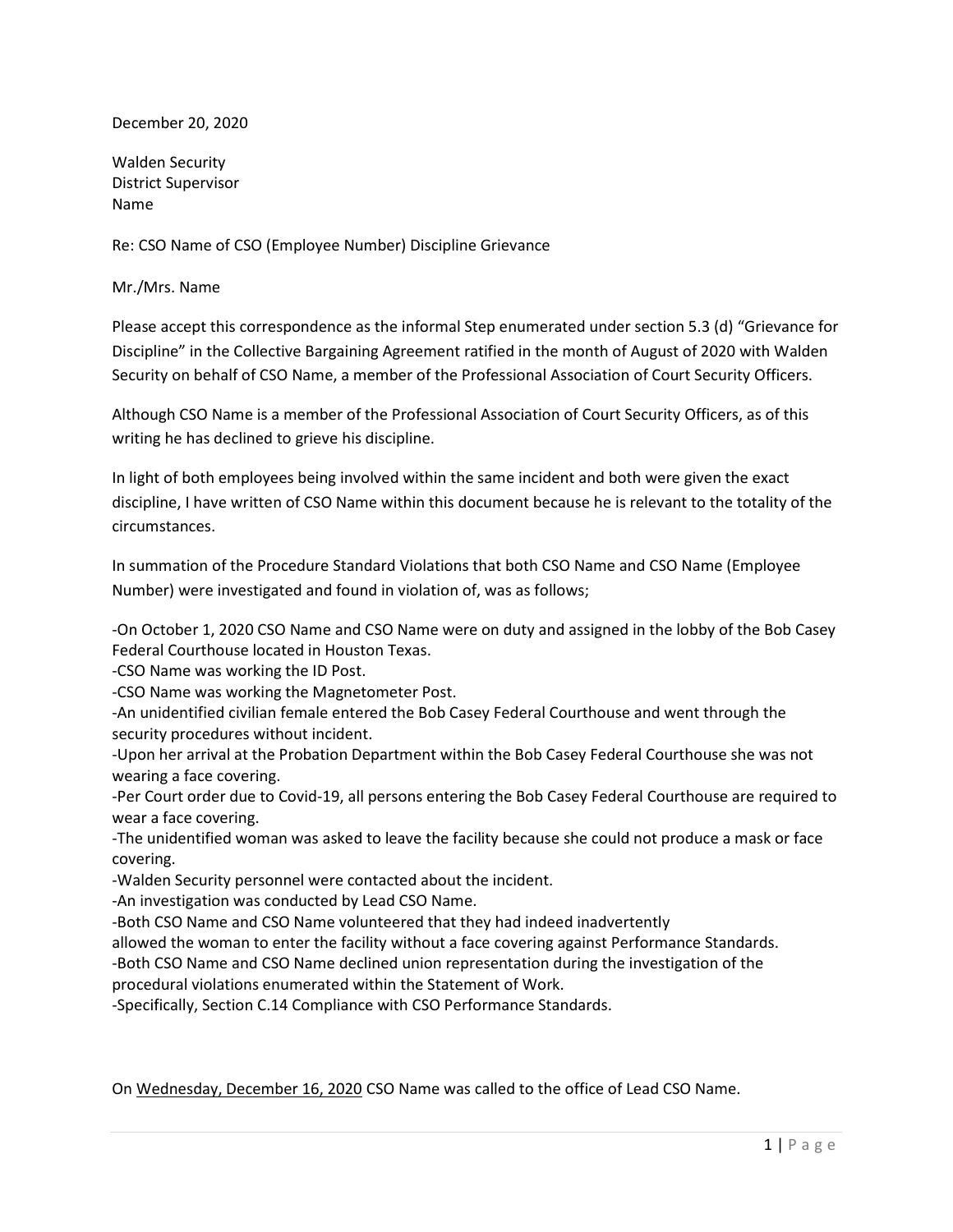CSO Name was handed a copy of the Discipline dated October 29, 2020. On Tuesday, December 15, 2020 CSO Name was handed a copy of the Discipline dated October 29, 2020.

The discipline outlined the following;

-The investigation has concluded.

-CSO Name had violated Performance measures associated with his position as a CSO.

-Specifically, CSO Name failed to follow the Court-issued order requiring the wearing of a face mask or covering.

-As a result CSO Name's employment with Walden Security is suspended for three (3) scheduled work days.

The specific performance violation standards violations were listed as follows;

| C.14.2.24 | Not violate official site security procedures, instructions, post orders or<br>regulations. |
|-----------|---------------------------------------------------------------------------------------------|
| C.14.2.25 | Comply with all prescribed safety regulations, safe working procedures, and<br>practices.   |

Section C-14 Compliance with CSO standards lists the Procedural Standards a CSO can become in violation of.

It is important to note under C.14.2 the list is not intended to be inclusive, but is instead a representative of the violations that are generally encountered.

The list begins with the most egregious violations, Criminal Activity and continues down in less severity as follows;

-Fraud -Misconduct -Insubordination -Security Procedures -Dereliction of Duty

Under Security Procedures both C.14.2.24 and C.14.2.25 are both listed as the one line sited in the Discipline.

As written, they are both effectively a "catch all" violations that can be applied to any Procedure Violation that has not been previously enumerated in Section C of the Statement of Work.

They are also the last two of the five listed procedure violations.

As you are aware, Section 6, "Discipline" and citing specifically, Section 6.1 "Grounds for Discipline and Dismissal" of the CBA, outlines how discipline is to be handled.